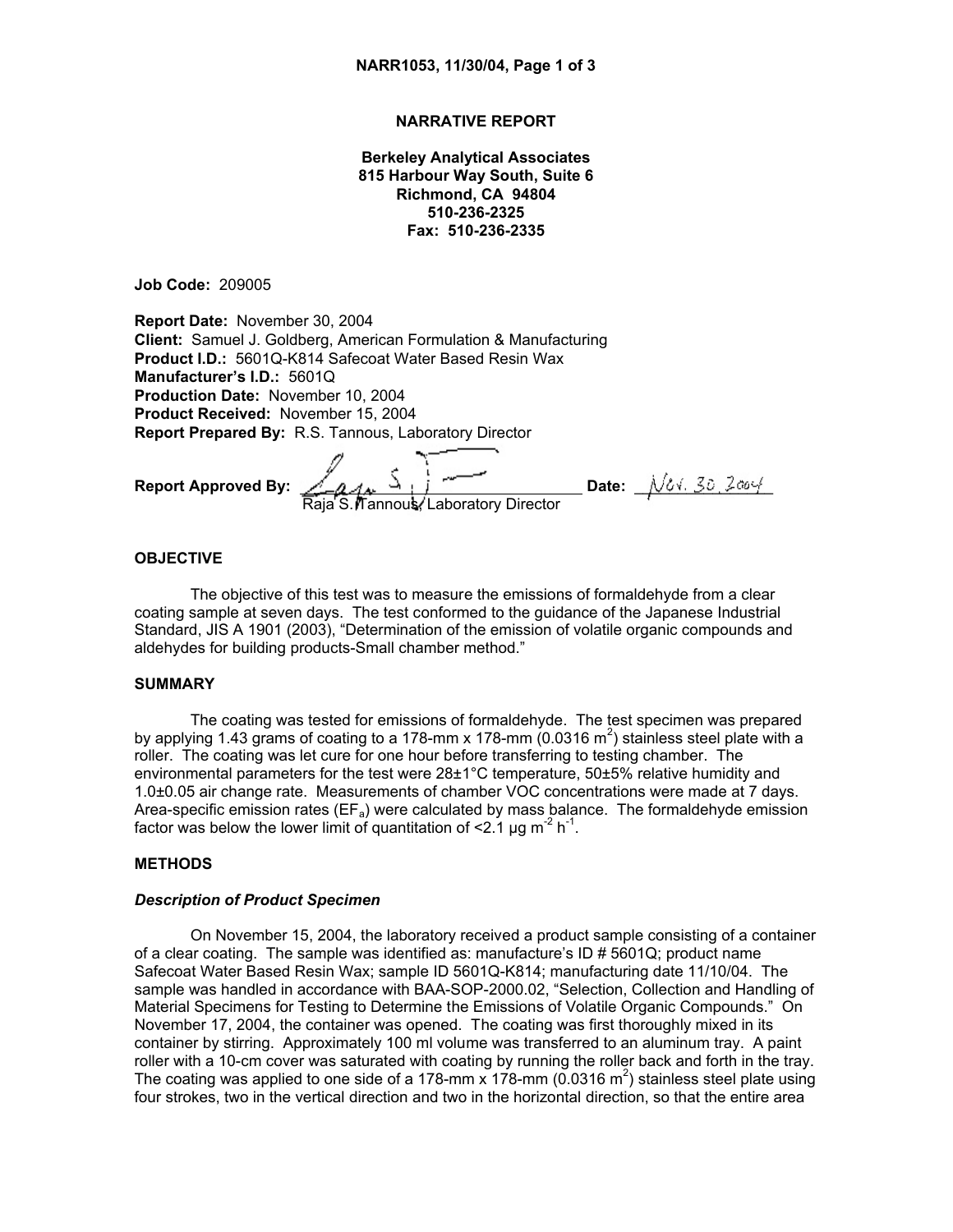was uniformly covered. 1.43 Grams of coating were applied in a single film. The coated surface area was 0.0316 m<sup>2</sup>. Thus, the product loading was  $45$  g m<sup>2</sup>. The test specimen was allowed to dry for one hour before placing it on an open wire shelf in the test chamber.

## *Formaldehyde Analysis*

 The methods used for the sampling and analysis of formaldehyde and other carbonyl compounds are based on ASTM Method D-5197, "Standard Test Method for Determination of Formaldehyde and Other Carbonyl Compounds in Air (Active Sampler Methodology)."

 Sep-Pak XPoSure Aldehyde Samplers (Part number WAT047205, Waters, Corp.) are used to collect air samples for formaldehyde and other low-molecular weight carbonyl compounds. Air is pulled through a sampler, and the acidified 2,4-dinitrophenylhydrazine (DNPH) reagent in the sampler reacts with carbonyl compounds to form the stable hydrazone derivatives that are retained by the sampler. The hydrazone derivatives are eluted from a sampler with acetonitrile. An aliquot of the sample is analyzed for the hydrazone derivatives of formaldehyde and acetaldehyde using reverse-phase high-performance liquid chromatography (HPLC) with UV detection. The absorbance of the derivatives is measured at 360 nm. The mass responses of the resulting peaks are determined using multi-point calibration curves prepared from standard solutions of the hydrazone derivatives.

### *Testing for Emissions of Formaldehyde from Materials Using Small-Volume Chambers*

 The methods used for the measurement of emissions of VOCs from this product specimen are based on the Japanese Industrial Standard, JIS A 1901 (2003), "Determination of the emission of volatile organic compounds and aldehydes for building products-Small chamber method," English edition.

 The chamber consists of a 67-L, stainless steel cylindrical vessel with a stainless-steel lid equipped with three fittings. The chamber is held in an incubator that is maintained at  $28\pm10$  C. Purified air from a clean air generator is introduced into the chamber through one fitting with a stainless-steel tubing extension. The inlet flow rate of  $1.12\pm0.06$  standard L min<sup>-1</sup> is regulated with electronic mass-flow controllers (calibrated at 25° C and 1 atm. pressure). The gas stream is split into two streams. One of these is passed through a bubbler containing distilled water. This saturated gas stream is mixed with the dry gas stream to produce a humidified gas stream with a relative humidity (RH) of 50±5% that is then introduced into the chamber. A humidity probe (Model HMD 30YB, Vaisala) is inserted into the chamber through a second fitting on the lid. Chamber temperature and humidity are measured and recorded throughout the test. Gas exits and is sampled for the analytes of interest at the other fitting on the lid. Atmospheric pressure at the laboratory is near 1 atm. Prior to use, the chamber and fittings are cleaned by washing them with hot water and a detergent.

 A clean, empty chamber is operated at the same testing conditions for at least three hours prior to a test. Chamber background concentrations are measured. Then, the chamber is opened and the material specimen is positioned on a wire rack approximately near the center of the chamber. To initiate a test, the chamber is sealed and ventilated. At specified times, gas samples are collected at the chamber exhaust. The sample flow rates are regulated with electronic massflow controllers (calibrated at  $25^{\circ}$  C and 1 atm. pressure). Aldehyde samples are collected on XPoSure Aldehyde Samplers at a flow rate of 0.65 standard L min-1. For this test, a 78-L gas sample for the analysis of formaldehyde was collected 7-days after initiating the test period. The parameters for the emissions test are summarized in Table 1.